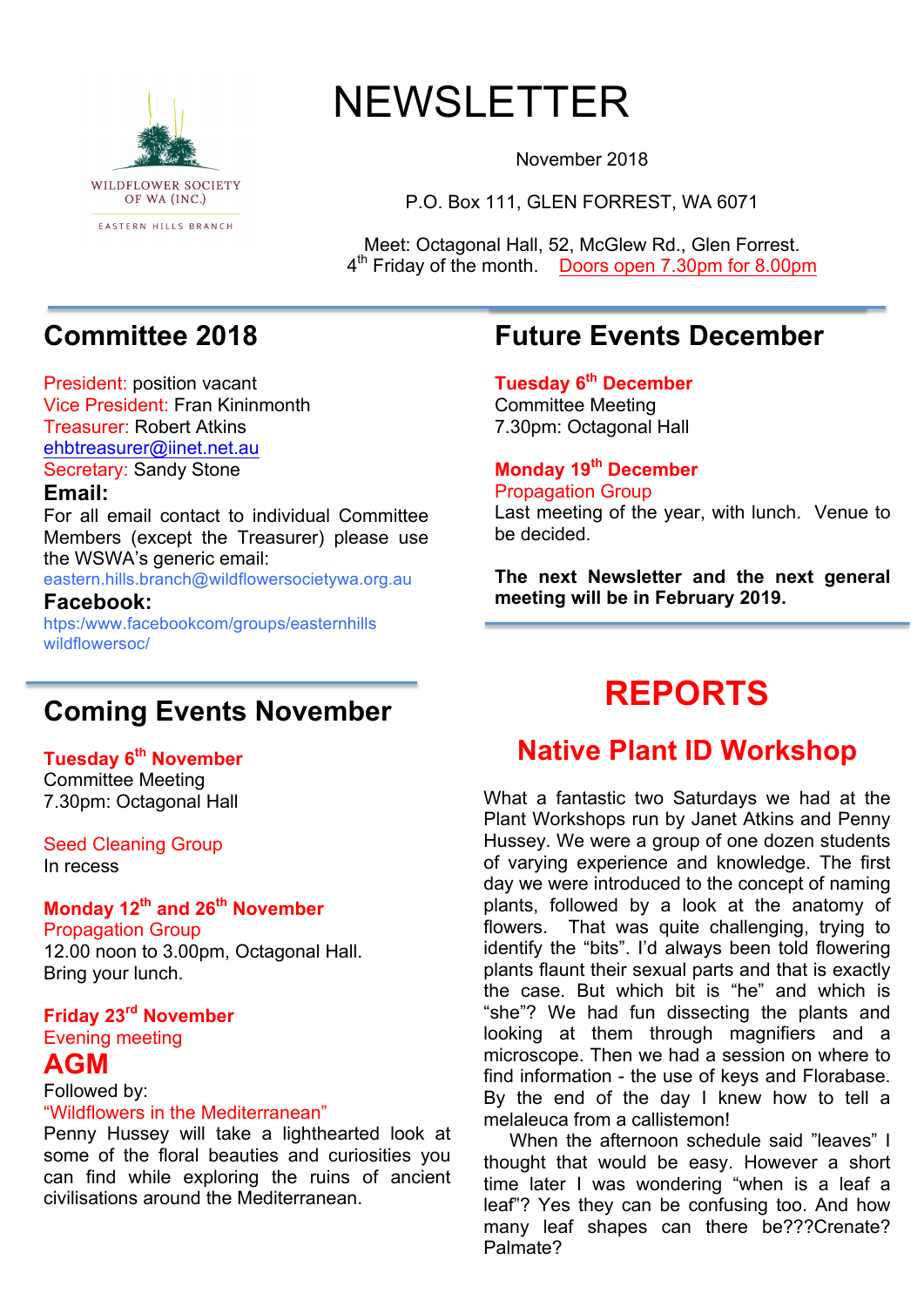Janet and Penny had collected lots of samples so we had excellent illustrations of what they were talking about.

 We returned on the second day to work our way through many families, learning the characteristics that make the species belong to that family. Did you know that Kunzeas tend to retain their petals but not their fruits? Or that Grevilleas tend to have different colours on each side of their leaves? Daviesias always have triangular pods, the sepals of Jacksonias usually bend backwards! Many gems were dropped, how many will I remember?

 During the week between the 2 workshops, Janet and Penny whipped up a very useful manual with all the families and their characteristics. They had it printed and distributed to all the participants. It's a great resource, simplified for those beginning their journey into the world of wildflowers.



 The amount of hours of preparation put in by Penny, Janet and Robert (who ensured that the technology worked) was obvious. They had collected countless samples for us to examine.



 Everyone agreed the workshops exceeded their expectations. One participant who had travelled from Fremantle said *"Thanks to Penny and* 

*Janet, in two short days my knowledge and appreciation of our native plants has increased enormously, and I am encouraged to learn more."*

 I was surprised more members, from our branch and other branches, did not take up this opportunity. I hope we can see further workshops, perhaps specialising in particular families. We are very fortunate to have in our branch such knowledgeable and skilled presenters.

*Pam Riordan*

#### **Evening Meeting October** "The Cannning Stock Route" Stephen Langhaus

The meeting commenced with passing around plants that were flowering at the moment in members' gardens, together with discussion on how to grow them. Then, since the speaker had been delayed, Janet and Robert Atkins took us on a trip through some of WA's inland areas, including the Kimberley, highlighting the floral species found along the way.

 When Stephen arrived, he continued the theme of inland travel, and illustrated a trip along the Canning Stock Route. Stephen himself has studied in a number of disciplines, and is widely travelled; he currently works for the Department of Agriculture in the biosecurity field.

 Stephen started with some history of the route and explained that most parties travel south to north because of the configuration of the 400 or so red sand dunes that have to be crossed along the way.

 We travelled north, looking at the wells, campsites, flora and occasionally fauna that were encountered. Much or the route traverses Aboriginal-managed land, and occasional burn-offs were noted.

 Although the area is officially 'desert', it was well covered in vegetation - whenever there was a high enough hill to see across this incredibly flat landscape. It was interesting to see the way the vegetation changed as the group got further north. However, might I suggest that, if he gives this talk again, Stephen first deletes all the photos that are out of focus, leaving the viewer to enjoy and marvel at the diversity of this wild region, without being distracted by poor images.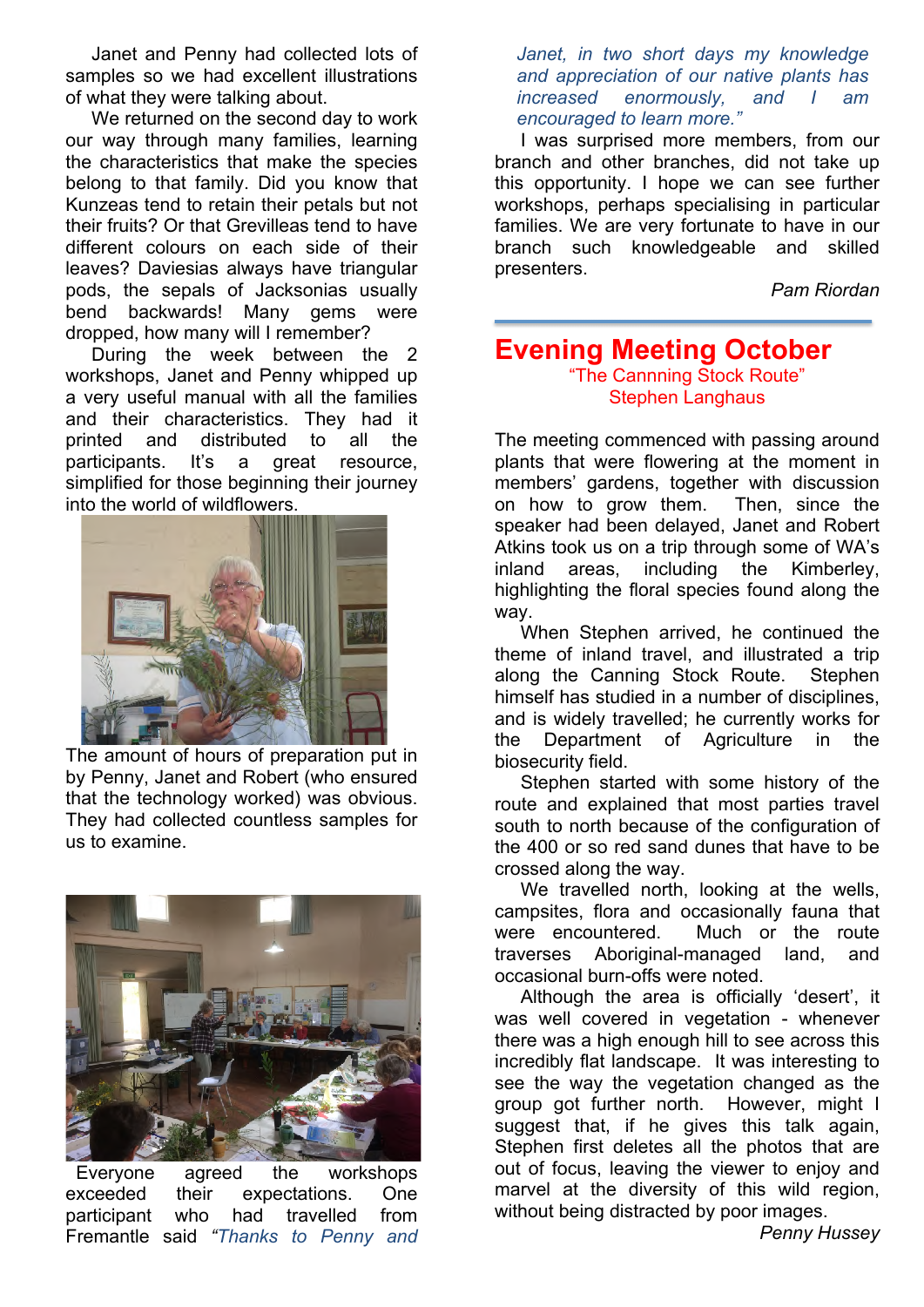## **Grounds tidying**

A big 'thank you' to the nine people who spent two mornings pulling weeds and raking up fallen leaves and sticks so that the property is safer for summer. Three huge trailer-loads of debris were hauled away! There is still more that could be done, though, if you could spare an hour or so.

 Once the tall grasses were pulled up, we were surprised to find two magnificent plants of the local creeper *Billardiera (Pronaya) fraseri.* They must have been planted some years ago, and have been quietly growing ever since. Clearly, if you are on laterite and would like a beautiful, non-invasive twiner, this would be worth a try. Before next meeting, nip out the back and have a look. It will probably still be in flower.





## **NOTE:**

Photos taken during the Mokine Reserve ramble were put of the Society's Facebook page but a viewer took exception to our identification of the orange sundew as *Drosera miniata*. Apparantly it is a newlynamed species, *Drosera albonotata*, published in 2018. "Look at the base od each petal", he said, "they are white. And the filaments are purple, in *D. miniata* they are white." We live and learn – what an exciting place for botanists WA is!

It is apparently a Priority 2 species.



## **Octagonal Hall Cleaning**

**The Committee is very pleased to report that Rosy Brooks has volunteered to take on the Hall cleaning. Thank you!**

### **Darling Range NatureBase**

Retired zoolologist, computer whiz and Hills resident, Lesley Brooker, has created a database of plants and animals found in the Hills. It will be very useful for anyone wanting to learn about anything from worms to *Wurmbea*.

To download this file, go to: -

https://lesmikebrooker.weebly.com/flora-andfauna.hmtl

Click on "Darling Range Download".

It will appear in your browser (may be slow). Save onto your computer and open in Adobe Reader. Feedback requested!